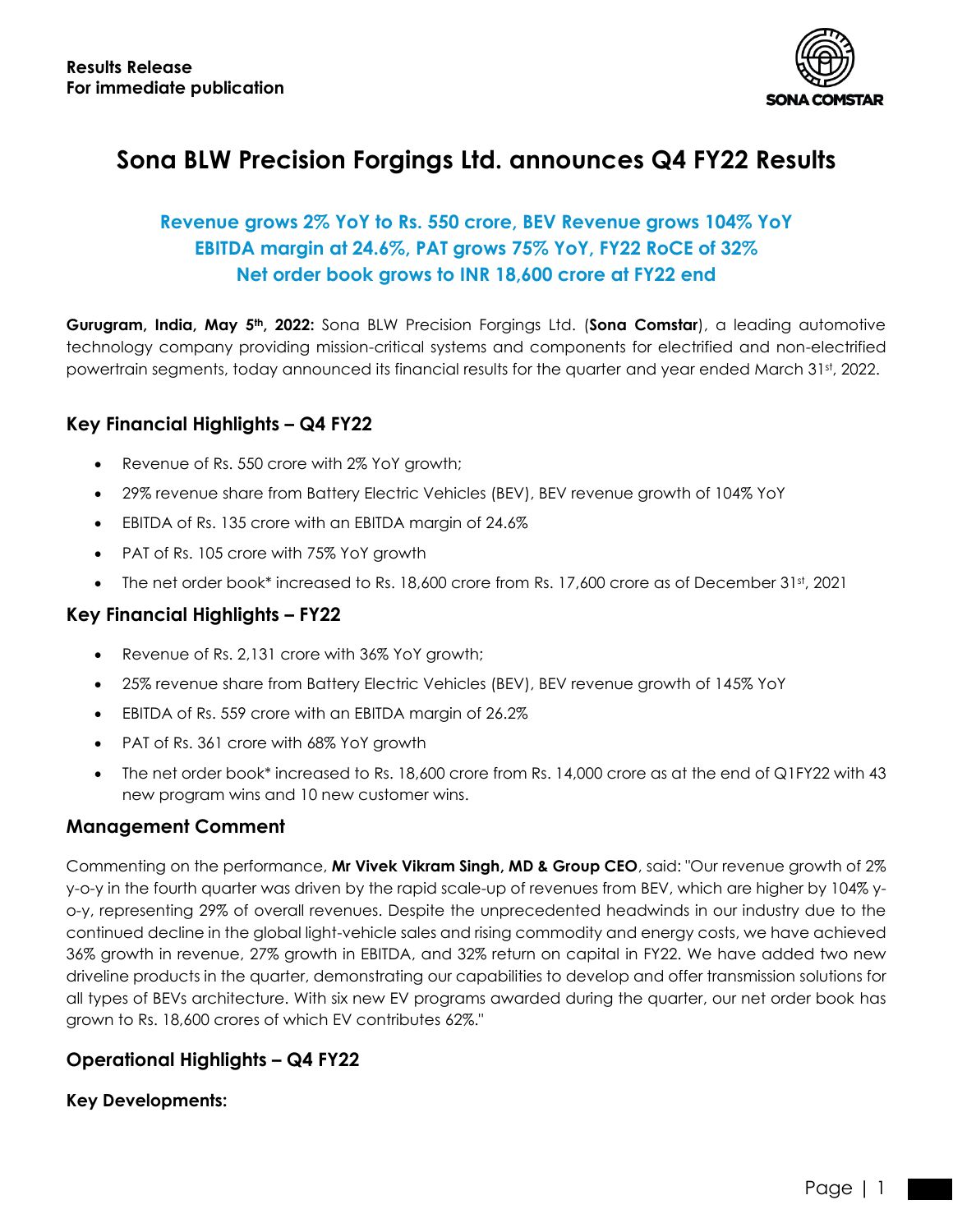

- The company has been awarded a new program to supply **Spool gears** to one of the global BEV customers. This new product demonstrates our capability to offer transmission solutions for all types of BEV architecture. The production is likely to commence in FY24.
- Sona Comstar has partnered with **Enedym Inc**. to produce magnet-less motors in India. Enedym develops next-generation switched reluctance motors (SRMs), electric propulsion, and electrified powertrains. The companies will develop SRM drive platforms for Indian road and usage conditions targeting **3-wheeler electric vehicles (10-30kW peak power)**, **2-wheeler high-performance motorcycles (10-20kW peak power)** and **4-wheeler cargo delivery electric vehicles (20-40kW peak power)**. Sona Comstar will manufacture the drive motors, controllers, and drivetrains for the target applications exclusively in India. The serial production of these systems is likely to commence in 2023.
- Sona Comstar has partnered with **C-Motive Technologies** to produce electrostatic drive motors for EV applications. C-Motive has developed the world's first commercially viable electrostatic motor. Sona Comstar and C-Motive will collaborate to develop electrostatic drive motors for EV applications, for which serial production will likely start in 2026.

#### **Electrification:**

- **BEV Revenue Share:** Revenue from Battery EV grew 104% YoY Rs. 149 crores in Q4 FY22 and contributed 29% of total revenue against 14% in FY21.
- **EV programs:** we added six new programs and five new customers in Q4 FY22. The number of awarded programs increased to 30 across 19 different customers.

#### **Product Diversification:**

• Our journey from components to sub-systems and systems continues to progress, as the revenue share of differential assemblies increased from 18% in FY21 to 27% in FY22.

*\*refer to Investor Presentation*

#### *- ENDS -*

## **About Sona BLW Precision Forgings Limited**

Sona BLW Precision Forgings Limited (**Sona Comstar**) is one of **the world**'s leading automotive technology companies. It was founded in 1995 and has its headquarter in Gurugram, India. Sona Comstar has emerged as a global supplier with nine manufacturing and assembly facilities across India, USA, Mexico and China.

Sona Comstar is primarily engaged in designing, manufacturing and supplying highly engineered, missioncritical automotive systems and components to automotive OEMs. Sona Comstar is a leading supplier to the fast-growing global Electric Vehicle (**EV**) market. The company has strong R&D, engineering and technological capabilities in precision forging, mechanical and electrical systems, as well as base and application software development. It is diversified across geographies, products, vehicle segments and customers.

Sona Comstar is listed on BSE Ltd (**BSE**) (Code: SONACOMS/543300) and the National Stock Exchange of India Ltd. (**NSE**) (Symbol: SONACOMS).